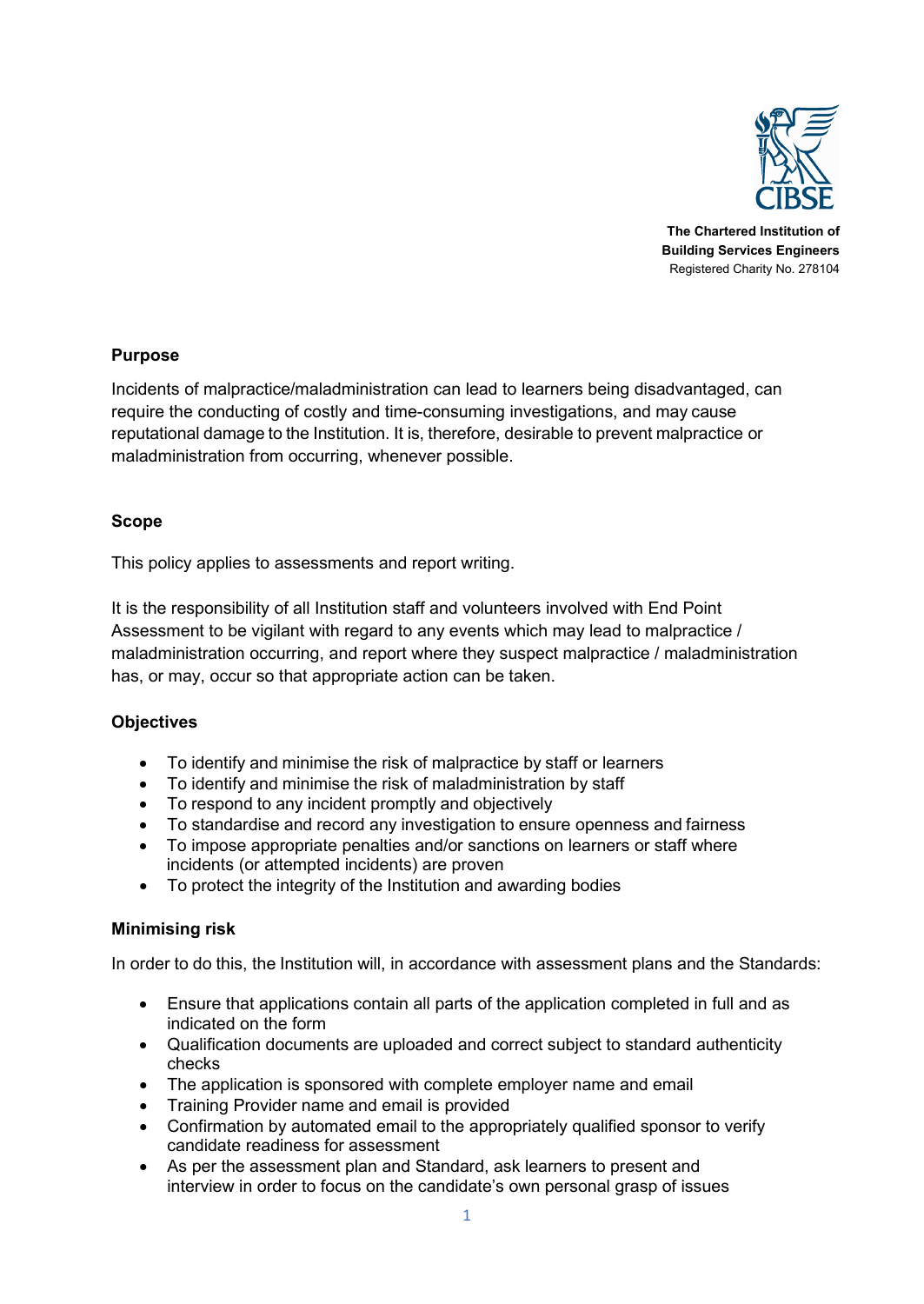and ability to integrate elements of their Knowledge, Skills and Behaviours to solve problems in real time and face-to-face situations

- Ensure Assessors check candidate's ID at the point of assessment interview
- Ensure Assessors conduct a 360 degree check of camera to ensure the candidate is alone when undertaking virtual interview
- ensure the handling of individual cases takes account of the needs of the learner, including those arising from protected characteristics and according to CIBSE's Fair Access policy

### **Malpractice**

The term 'malpractice' covers any deliberate actions, neglect, default, or other practice associated with the examples below; it may include a range of issues from the failure to maintain appropriate records or systems to the deliberate falsification of records in order to claim certificates.

#### **Examples of Malpractice by Learners**

This list is not exhaustive and other instances of malpractice may be considered by CIBSE at its discretion:

- Plagiarism of any nature
- Collusion by working collaboratively with other learners to produce work that is submitted as individual learner work
- Fabrication of evidence
- False declaration of authenticity in relation to the contents of a portfolio or coursework
- Impersonation by pretending to be someone else in order to produce the work for another or arranging for another to take one's place in an assessment

#### **Examples of Malpractice by CIBSE Staff and volunteers**

This list is not exhaustive and other instances of malpractice may be considered by CIBSE at its discretion:

- Improper assistance to candidates
- Inventing or changing marks for internally assessed work (coursework or portfolio evidence) where there is insufficient evidence of the candidates' achievement to justify the marks given or assessment decisions made
- Failure to keep candidate coursework/portfolios of evidence secure
- Fraudulent claims for certificates

#### **Maladministration**

Maladministration is any non-deliberate activity, neglect, default, or other practice that results in the training provider or learner not complying with the specified requirements for delivery, assessmentor certification of the qualifications as set out in the relevant codes of practice, where applicable.